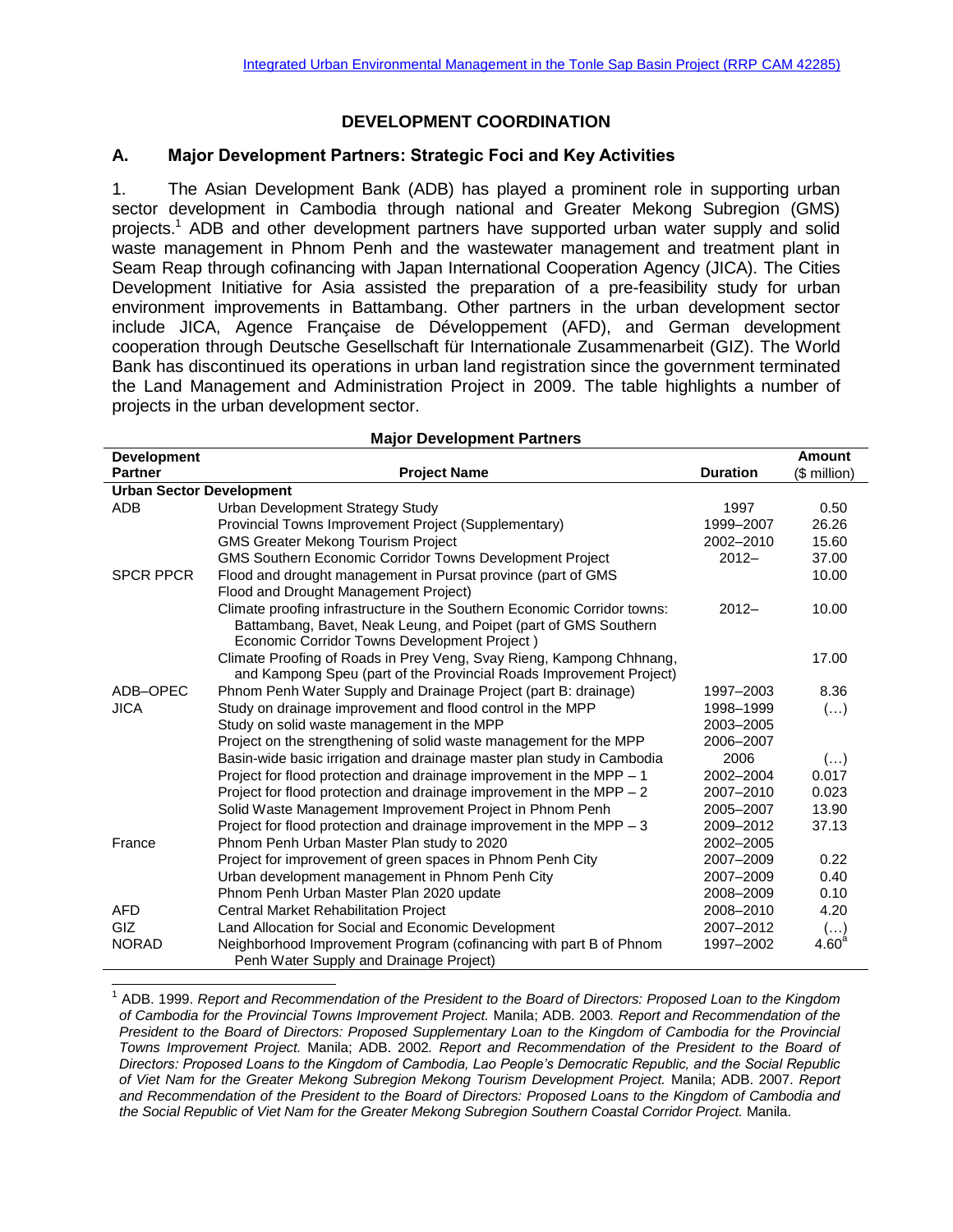| <b>Development</b>                              |                                                                 |                 | Amount       |  |  |  |
|-------------------------------------------------|-----------------------------------------------------------------|-----------------|--------------|--|--|--|
| <b>Partner</b>                                  | <b>Project Name</b>                                             | <b>Duration</b> | (\$ million) |  |  |  |
| Part of the Tonle Sap Initiatives (multisector) |                                                                 |                 |              |  |  |  |
| ADB                                             | Tonle Sap Sustainable Livelihoods Project                       | 2005-2010       | 19.74        |  |  |  |
|                                                 | Tonle Sap Rural Water Supply and Sanitation Sector              | 2005-2012       | 18.00        |  |  |  |
|                                                 | Tonle Sap Lowlands Rural Development Project                    | $2007 -$        | 10.10        |  |  |  |
|                                                 | Tonle Sap Poverty Reduction and Smallholder Development Project | $2009 -$        | 3.40         |  |  |  |
|                                                 | Urban Water Supply and Sanitation                               |                 |              |  |  |  |
| <b>ADB</b>                                      | <b>Water Supply Project</b>                                     | $2014-$         | 37.40        |  |  |  |
| ADB                                             | Loan Phnom Penh Water Supply and Drainage Project: Water Supply | 1997-2001       | 15.90        |  |  |  |
| ADB-OPEC                                        | Phnom Penh Water Supply and Drainage Project: Drainage          | 1997-2003       | $(\ldots)$   |  |  |  |
| UN-HABITAT                                      | Mekong Water and Sanitation Initiative                          | $2005 -$        | $(\ldots)$   |  |  |  |
|                                                 | <b>Governance and Public Sector Management</b>                  |                 |              |  |  |  |
| ADB                                             | Decentralized Public Service and Financial Management Sector    | $2013 -$        | 38.76        |  |  |  |

| <b>ADD</b>      | Decentralized L dollo Oervice and Liniancial Management Oector                | $' \cup \cup \cup$ | <u>JU.IU</u> |
|-----------------|-------------------------------------------------------------------------------|--------------------|--------------|
|                 | Development Program - Subprogram 1                                            |                    |              |
| Australia       | Support to Piloting Functional Assignments                                    | 2012-2013          | 0.30         |
| GIZ-EU-<br>SIDA | Strengthening Performance, Accountability, and Civic Engagement<br>(EU SPACE) | 2010-2014          | 10.0         |
| <b>SIDA</b>     | Support to National Committee for Subnational Democratic Development          | 2012-2014          | 20.00        |
| <b>UNDP</b>     | ACCESS - Association of Councils Enhanced                                     | 2012-2013          | $($          |
|                 | Services Programme                                                            |                    |              |

Note: The list of projects is not exhaustive and does not include transport projects. A comprehensive list is in ADB. 2012. *Cambodia: Urban Sector Assessment, Strategy, and Road Map* (Appendix 4). Manila.

<sup>a</sup> Estimated.

 $(...)$  = data not available, ADB = Asian Development Bank, AFD = Agence Francaise de Développement, EU = European Union, GIZ = Deutsche Gesellschaft für Internationale Zusammenarbeit, Gov't = government, JICA = Japan International Cooperation Agency, MPP = Municipality of Phnom Penh, NORAD = Norwegian Agency for Development Cooperation, OPEC = Organization of the Petroleum Exporting Countries, PPCR = Pilot Program for Climate Resilience, SIDA = Swedish International Development Cooperation Agency, SPCR = Strategic Program for Climate Resilience, UNDP = United Nations Development Programme, UN-HABITAT = United Nations Human Settlements Programme. Source: Asian Development Bank.

2. JICA has supported infrastructure projects and technical assistance (TA) in urban transport, sanitation, and urban roads and bridges. It is engaged in drainage and flood control improvements in Phnom Penh and Kampong Chhnang. Korea's Export-Import Bank (KEXIM) intends to engage in development of the second wastewater treatment facility for Phnom Penh. AFD's city-to-city program of decentralized cooperationhas produced interesting pilot initiatives, including the suggested Phnom Penh Transport Authority. The United Nations Human Settlements Programme (UN-HABITAT) has been engaged on issues of secure tenure and shelter for the urban poor, and has assisted the municipality of Phnom Penh with the Urban Poor Development Fund. UN-HABITAT's work has focused on the Mekong Water and Sanitation Initiative, working in Svay Rieng, Kampong Cham, Kampong Thom, and Pursat provinces.

3. GIZ-supported TA on land titling includes urban areas, as the agency continues to implement its program of assistance through the Land Allocation for Social and Economic Development (LASED project). Through its support for regional economic development in Siem Reap, GIZ could be a partner for strategies for small towns connecting with their hinterland, the private sector, and agricultural producers. The intention of the LASED project is to enhance economic linkages between urban centers and their surrounding rural districts. The German Volunteer Service, part of GIZ, has supported land-use planning in Battambang municipality and in Kampong Chhnang municipality. GIZ has also been assisting the process of functional assignments from the central level of administration to district and municipal levels.

4. The United Nations Development Programme (UNDP) supports decentralization and deconcentration reforms through which local governments gain experience and decision-making power in local planning for capital investments and community development. Pilot projects in Siem